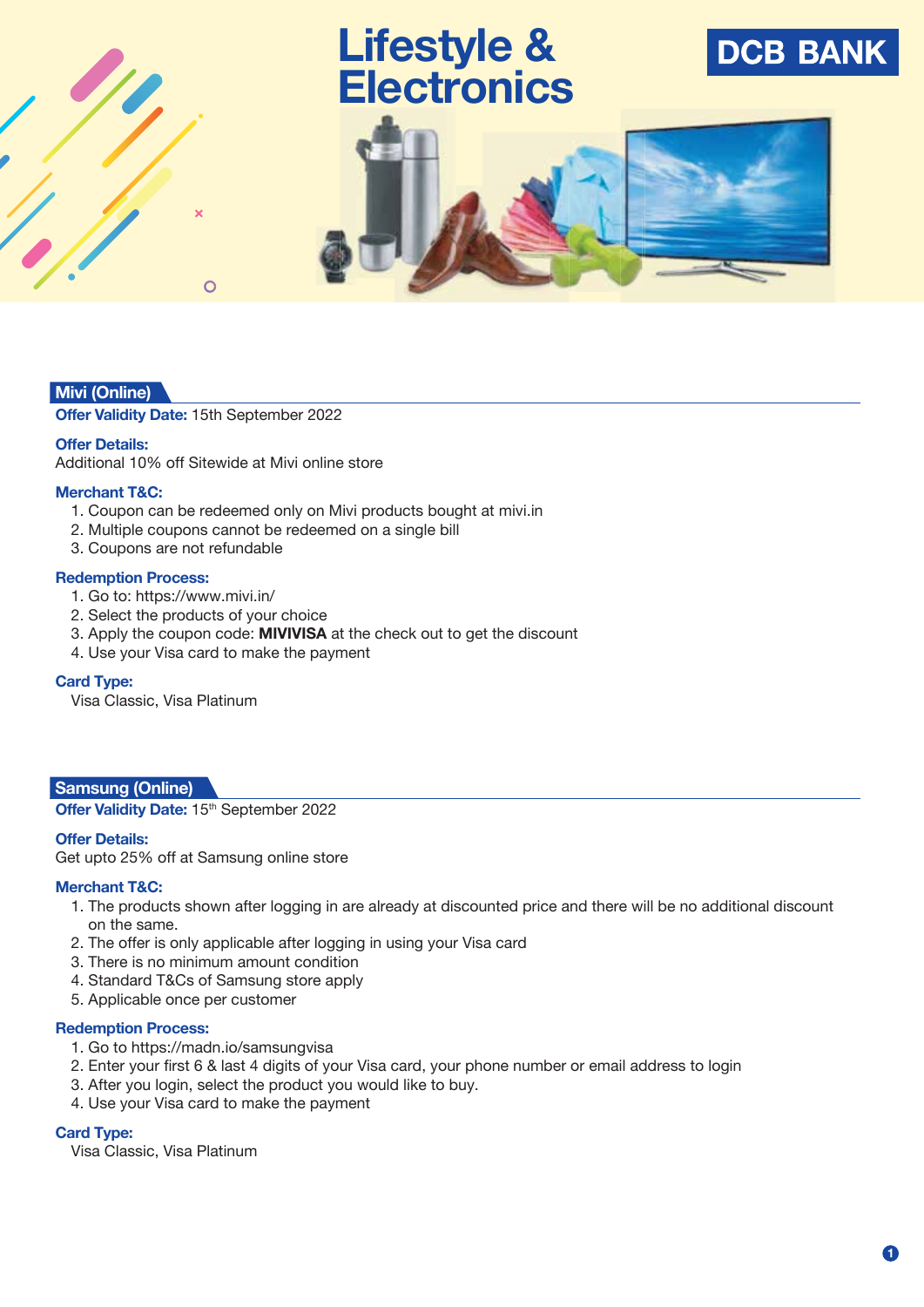

## **Boat (Online)**

Offer Validity Date: 15<sup>th</sup> September 2022

**Offer Details:**

Flat 10% off at boAt

#### **Merchant T&C:**

- 1. Applicable on boAt online store https://www.boat-lifestyle.com/
- 2. Applicable once per customer
- 3. Offer may not be applicable on few selected products

#### **Redemption Process:**

- 1. Go to: https://www.boat-lifestyle.com
- 2. Select the products you would like to buy
- 3. Apply the coupon code at the checkout: **boAtXVisa**
- 4. Use Visa card to make the payment

#### **Card Type:**

Visa Classic, Visa Platinum

## **Clarks (Online)**

Offer Validity Date: 15<sup>th</sup> September 2022

#### **Offer Details:**

Upto 50% off + Additional 10% at Clarks online store

#### **Merchant T&C:**

- 1. Maximum discount per transaction  $\bar{z}$ 1,000
- 2. Valid on all products at https://www.clarks.in/ except kids shoes on a minimum transaction of ₹2,499
- 3. A customer can use coupon a maximum of 2 times

#### **Redemption Process:**

- 1. Go to https://www.clarks.in/
- 2. Select the product you would like to buy
- 3. At the check out page, click on apply the coupon code: **CLARKSVISA**
- 4. Use your Visa card to make the payment

#### **Card Type:**

Visa Classic, Visa Platinum

#### **Ferns and Petals (Online)**

Offer Validity Date: 15<sup>th</sup> September 2022

#### **Offer Details:**

Flat 20% off on a minimum transaction of `999 at Ferns and Petals online store

#### **Merchant T&C:**

- 1. Applicable on a minimum transaction of  $\bar{z}$ 999
- 2. Applicable on non discounted products available at https://www.fnp.com/
- 3. Cannot be clubbed with existing offers
- 4. Not applicable at physical stores
- 5. Maximum discount ₹1,000
- 6. Not applicable on International Deliveries

#### **Redemption Process:**

- 1. Go to Ferns and Petals online store: https://www.fnp.com/
- 2. Select the products you would like to buy
- 3. At the check out page, click on apply the coupon code: **FNPVISA20**
- 4. Use your Visa card to make the payment

#### **Card Type:**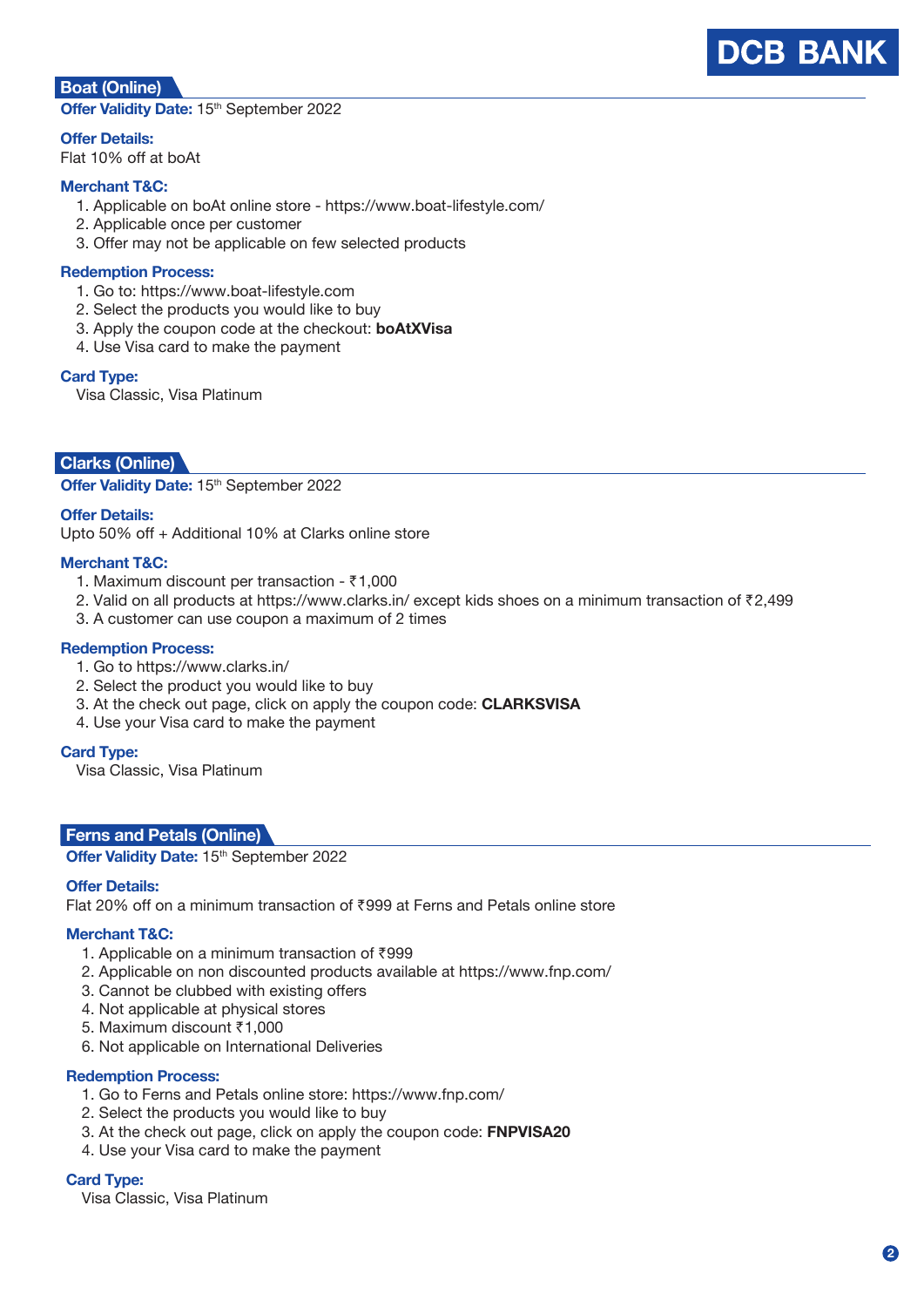

## **IGP (Online)**

Offer Validity Date: 15<sup>th</sup> September 2022

#### **Offer Details:**

Get 20% off at IGP on a minimum of  $\bar{z}1,200$ 

#### **Merchant T&C:**

- 1. Offer 20% off on a min purchase of  $\bar{c}$ 1,200 and above.
- 2. The Deal is not applicable on Gold, Diamond, Electronic Items and Gift Vouchers.
- 3. The Exclusive offers/discounts under these Programs cannot be clubbed with any other offer / discount
- 4. No capping on maximum discount

#### **Redemption Process:**

- 1. Go to https://www.igp.com/
- 2. Select the product you would like to buy
- 3. At the check out use the code **IGPVISA20**
- 4. Use your Visa card to make the payment

#### **Card Type:**

Visa Classic, Visa Platinum

#### **Mivi (On Hush Mattress (On line) line)**

Offer Validity Date: 15<sup>th</sup> September 2022

#### **Offer Details:**

15% off on a minium spend of ₹1,000 at Hush Mattress online store

#### **Merchant T&C:**

1. Minimum Order Value ₹1,000 on all products

#### **Redemption Process:**

- 1. Go to https://hush.in
- 2. Select the products you would like to buy
- 3. At the checkout, apply the coupon code: **VISA15**
- 4. Use your VISA card to make the payment

#### **Card Type:**

Visa Classic, Visa Platinum

#### **Arig CityFurnish (Online)**

**Offer Validity Date: 15th September 2022** 

#### **Offer Details:**

Flat 18% off on every month rent of your first order at City Furnish

#### **Merchant T&C:**

- 1. Maximum Discount of ₹1,000 per month Applicable on furniture and appliances only Applicable on all tenures Only one offer can be availed per order.
- 2. Offers cannot be used more than once by a customer or on the same delivery address.
- 3. The offer is not applicable in case of early closure of the order.
- 4. The offer is not applicable on fitness and add-on products
- 5. The offer cannot be clubbed with referral program benefits It takes 15 days to process cash back (wherever applicable)

#### **Redemption Process:**

- 1. Visit https://cityfurnish.com
- 2. Add products to cart
- 3. Use code **CF18VISA** at checkout to avail discount
- 4. Make payment with your VISA card.

#### **Card Type:**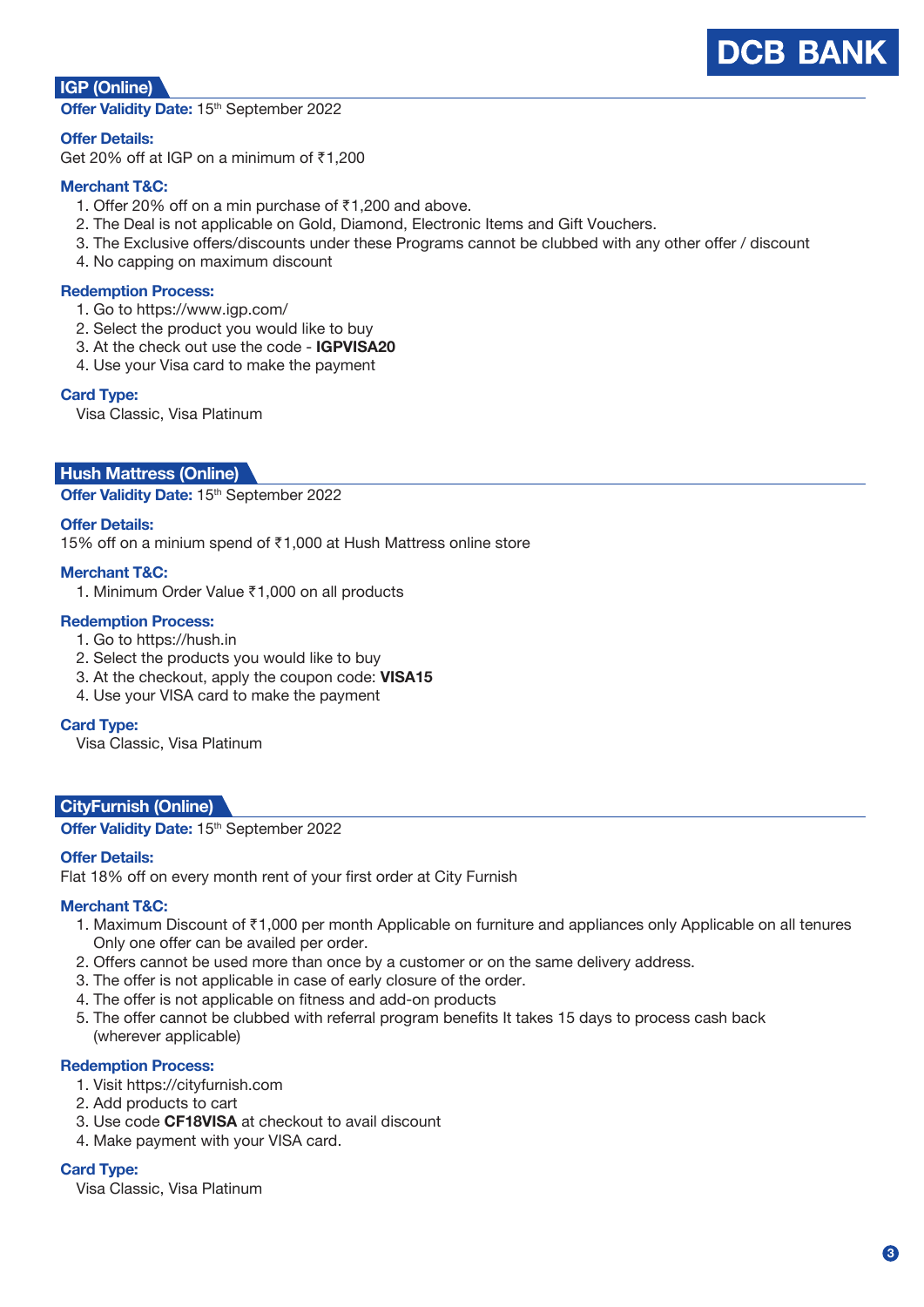## **Mivi (On Joyallukas Off line) line (140)**

Offer Validity Date: 15<sup>th</sup> September 2022

#### **Offer Details:**

Gold Jewellery Offer: 20% Discount on gold jewellery making charges. Diamond Jewellery Offer: ₹3,000 off on purchase of diamond jewellery worth ₹50,000 and above

#### **Merchant T&C:**

- 1.This offer cannot be clubbed with any other ongoing offers in the stores
- 2.This offer cannot be applicable for the purchase of gold/silver coins/bars
- 3. Not applicable on online store

#### **Redemption Process:**

 1. Walk into any PAN India Joyalukkas Store & show the communication from VISA to the store executive to avail this offer.

#### **Card Type:**

Visa Classic, Visa Platinum

#### **Minuxion Chalisman Jewelery (Online)**

Offer Validity Date: 15<sup>th</sup> September 2022

#### **Offer Details:**

Flat 25% off Sitewide at Talisman Jewelery online store

#### **Merchant T&C:**

1. Offer cannot be clubbed with any other offer

#### **Redemption Process:**

- 1. Go to https://www.talismanworld.com
- 2. Select the products you would like to buy
- 3. Apply the code **VISA25** at the checkout
- 4. Use your VISA Card to make the payment.

#### **Card Type:**

Visa Classic, Visa Platinum

#### **Heads up for Tails (Online)**

**Offer Validity Date: 15<sup>th</sup> September 2022** 

#### **Offer Details:**

Get 10% off at Heads Up For Tails

#### **Merchant T&C:**

- 1. Applicable on a minimum transaction of  $\bar{z}$ 2,499
- 2. Applicable only at online store https://headsupfortails.com/
- 3. Applicable on all products

#### **Redemption Process:**

- 1. Go to https://headsupfortails.com/
- 2. Select the products who would like to buy
- 3. Apply the coupon code **HTVISA** at the checkout
- 4. Use your Visa card to make the payment

#### **Card Type:**

Visa Classic, Visa Platinum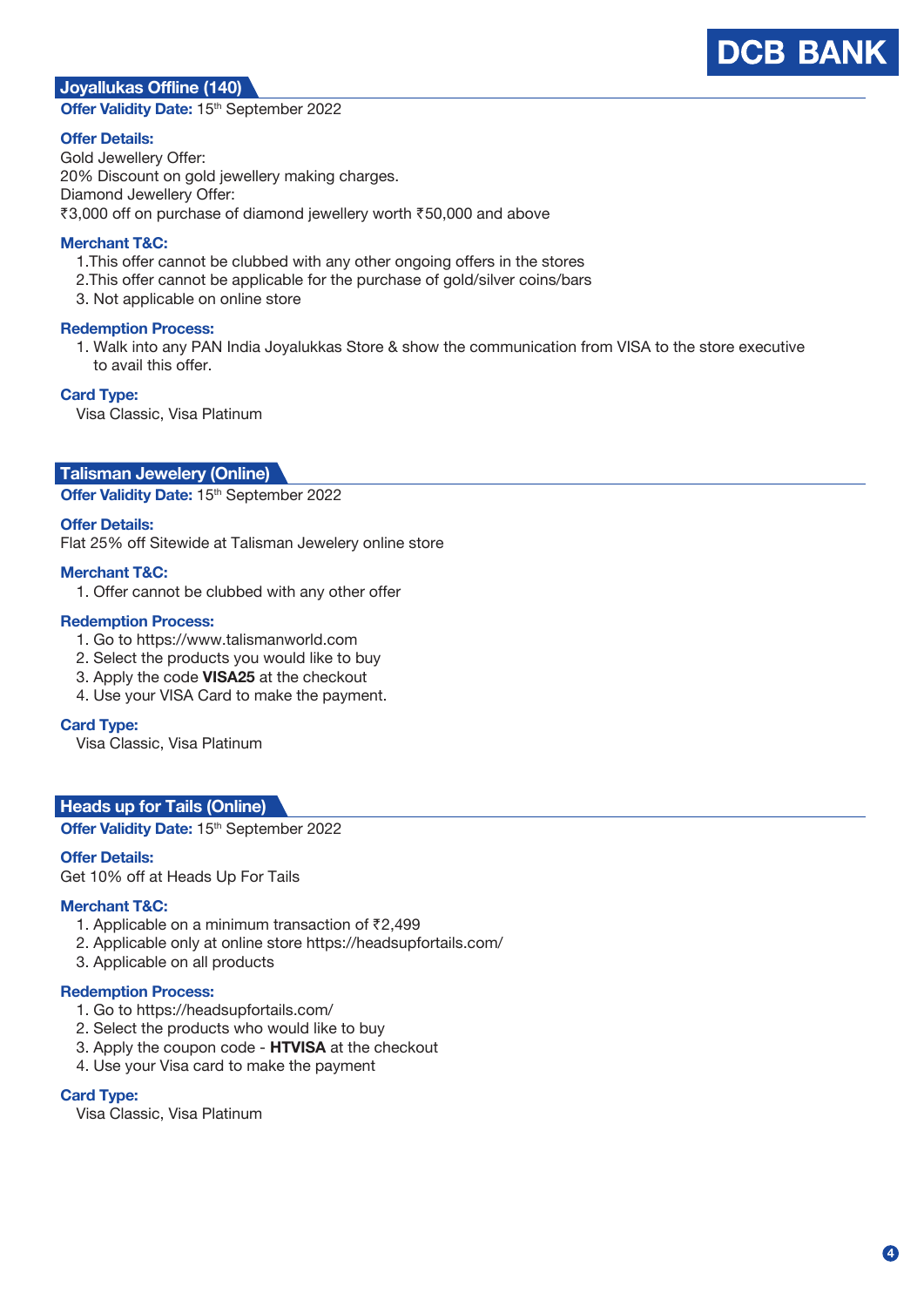### **Mivi (On Bewakoof (On line) line)**

Offer Validity Date: 15<sup>th</sup> September 2022

#### **Offer Details:**

15% off on a minimum transaction of ₹499 at Bewakoof

#### **Merchant T&C:**

- 1. Offer is applicable on a minimum transaction of  $\bar{z}$ 499
- 2. Offer is applicable on all products at https://www.bewakoof.com/
- 3. Offer is applicable once per customer
- 4. Offer cannot be clubbed with any other offer/voucher
- 5. For any coupon code query customer can email us on care@bewakoof.com

#### **Redemption Process:**

- 1. Go to https://www.bewakoof.com/
- 2. Select the product that you would like to buy.
- 3. At the check out page, use the coupon code: **BKVISA15**
- 4. Use your Visa card to make the payment

#### **Card Type:**

Visa Classic, Visa Platinum

#### **House of Rare (Online)**

**Offer Validity Date: 15th September 2022** 

#### **Offer Details:**

Upto 50% off + Additional 10% off at House of Rare

#### **Merchant T&C:**

- 1. Applicable on a minimum spend of  $\bar{z}2,000$
- 2. Applicable at all products at online store: https://thehouseofrare.com/
- 3. Offer is over and above existing discounts only

#### **Redemption Process:**

- 1. Go to: https://thehouseofrare.com/
- 2. Select the products you would like to buy
- 3. Apply the coupon code at the checkout: **RAREVISA10**
- 4. Use Visa card to make the payment

#### **Card Type:**

Visa Classic, Visa Platinum

#### **Parent Lane (Online)**

#### **Offer Validity Date: 15th September 2022**

#### **Offer Details:**

Flat 25% off on Parentlane Baby Health Plans

#### **Merchant T&C:**

- 1. Get unlimited chat access and consultations with dedicated health coach for your baby's health, development, lactation, or nutrition.
- 2. This offer can be claimed only once per user. Offer cannot be clubbed with ongoing discounts/offers.
- 3. Existing Parentlane Pro subscribers are not eligible for this offer.
- 4. Once the coupon code is redeemed, the offer is non-refundable
- 5. The promo code is not transferable and should not be resold or redeemed for cash.
- 6. Parentlane reserves the right to modify or revoke the voucher/offer at any point of time.
- 7. Valid Across India, Applicable only for Users with Android Smartphone.

#### **Redemption Process:**

- 1. Go to: https://www.parentlane.com/new-baby-health.html or app
- 2. Select the subscription
- 3. At the check out page, click on apply the coupon code: **VISABABY25**
- 4. Use your Visa card to make the payment

#### **Card Type:**

Visa Classic, Visa Platinum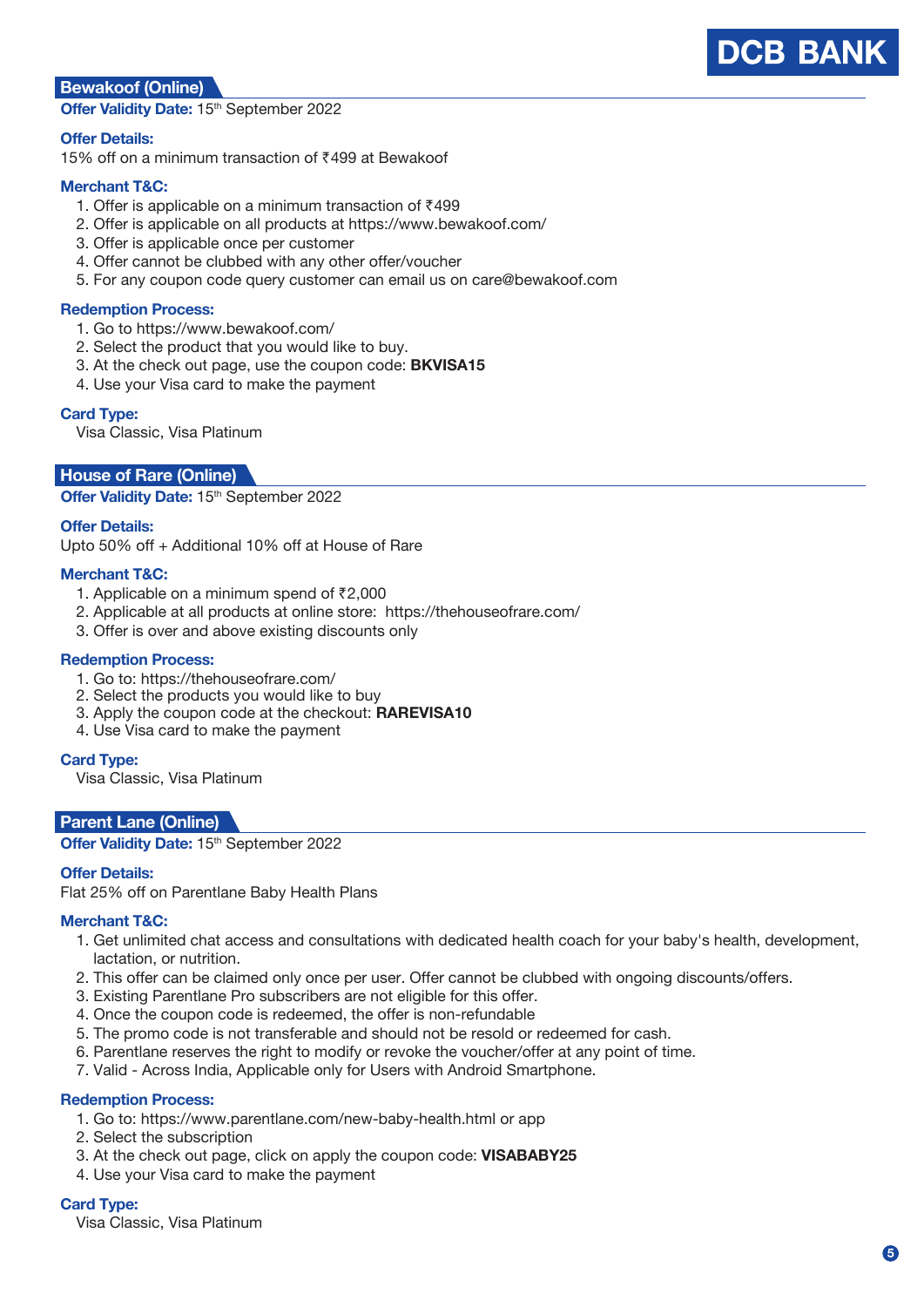## **DCB BANK**

## **Zivame (Online)**

Offer Validity Date: 15<sup>th</sup> September 2022

### **Offer Details:**

Upto 60% off + Additional  $\bar{c}$ 150 off at Zivame

### **Merchant T&C:**

- 1. Applicable only once per customer on a minimum purchase of  $\bar{z}$ 999
- 2. Discount is over and above existing discounts
- 3. Applicable on everything available at zivame.com (Web & App)

#### **Redemption Process:**

- 1. Go to Zivame online store: https://www.zivame.com/
- 2. Select the products you would like to buy
- 3. At the check out page, click on apply the coupon code: **ZVVISA**
- 4. Use your Visa card to make the payment

#### **Card Type:**

Visa Classic, Visa Platinum

## **Spykar (Online)**

**Offer Validity Date: 15th September 2022** 

#### **Offer Details:**

Flat 10% off on minimum shopping of  $\bar{\tau}$ 1,500 at Spykar online store

#### **Merchant T&C:**

- 1. Minimum shopping needed  $\bar{\tau}$ 1,500.
- 2. Valid only on Full price products: https://www.spykar.com/spykar-fresh-arrival
- 3. Usable any amount of time.

#### **Redemption Process:**

- 1. Go to: https://www.spykar.com/spykar-fresh-arrival
- 2. Select the items you would like to buy
- 3. Apply the code at the checkout: **VISASPY10**
- 4. Use your VISA card to make the payment

#### **Card Type:**

Visa Classic, Visa Platinum

#### **GoQii (Online)**

**Offer Validity Date:** 27<sup>th</sup> April 2022

#### **Offer Details:**

Get 12month Goqii Plus subscription at ₹59

#### **Merchant T&C:**

- 1. GOQii PLUS is a Live Video Coaching platform within the GOQii App where you can watch & learn from health experts on yoga, meditation, fitness, nutrition, lifestyle tips and many more
- 2. GOQii PLUS 12 months subscription plan is offered to VISA for a discounted price of INR 59. Offer is valid till 30th April 2022
- 3. This offer is valid for all VISA card customers
- 4. The offer can only be availed post clicking the mentioned link: https://store.goqii.com/visa-healthplan
- 5. Once the communication is sent to the customer, they have to click on the link https://store.goqii.com/vi sa-healthplan to download the GOQii App. The link enables us to identify the customer coming via VISA
- 6. Upon successful purchase of the subscription plan, customers cannot cancel the subscription of the plan
- 7. Once the customer exhaust's their 12 months of GOQii PLUS Subscription, they can voluntarily choose to renew their GOQii PLUS subscription directly from the GOQii App or they can choose other subscription plans available in the GOQii App
- 8. If the customer does not choose to renew his subscription, he can still continue using the GOQii App and avail other features like GOQii Health Store, GOQii Arena, etc.
- 9. This offer is provided by GOQii Technologies Pvt Ltd and as per their standard T&C - https://goqii.com/in-en/terms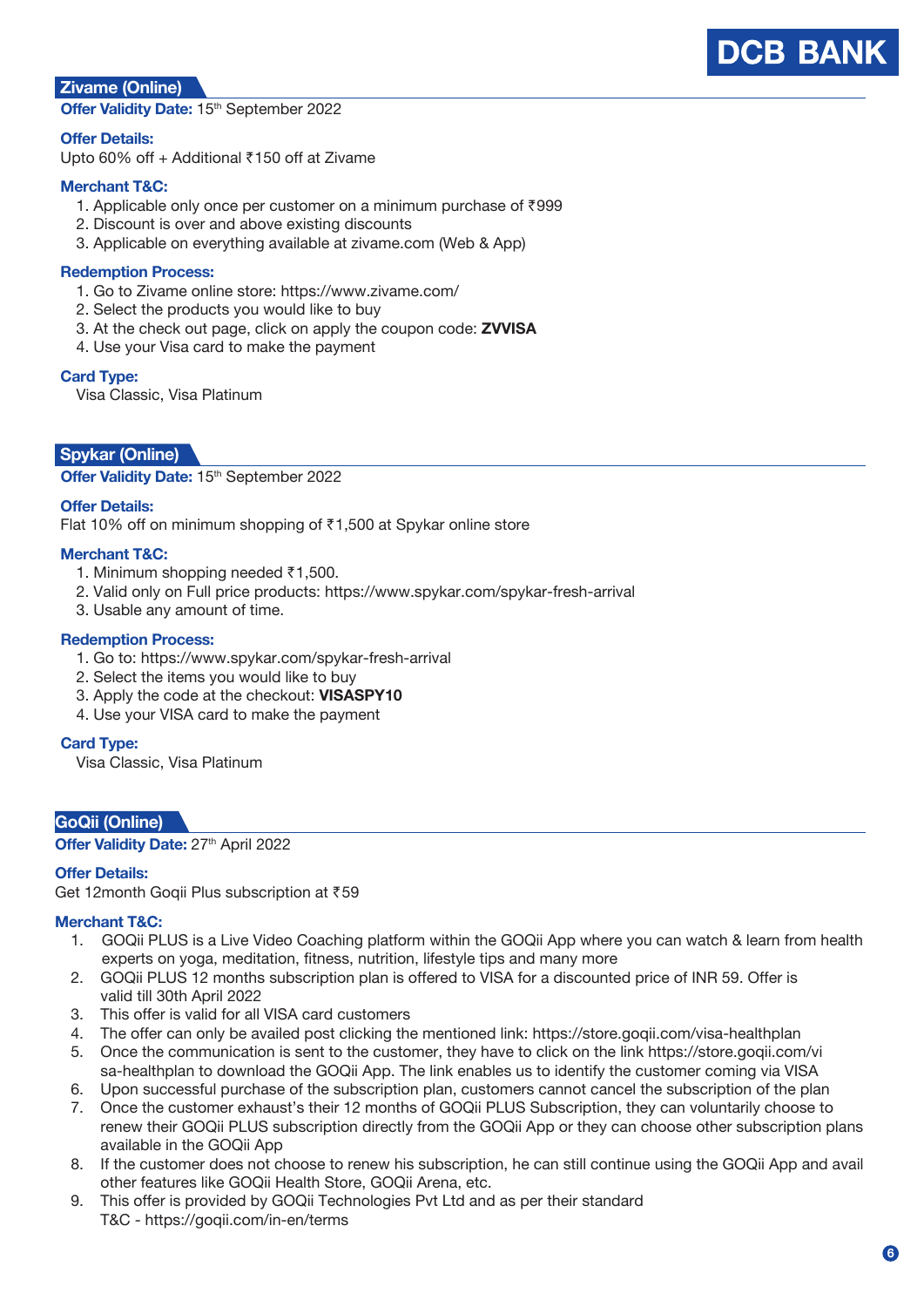

- 10. This offer/discount is subject to applicable law/regulations/guidelines and would be modified/discontinued based on the prevailing law/regulations/guidelines at any point of time
- 11. Any dispute or claim regarding the goods & services must be resolved directly by the customer with GOQii Technologies Pvt Ltd
- 12. Disputes if any, shall be subject to the jurisdiction of courts of Mumbai only
- 13. For customer queries, complaints or grievances in respect to the platform, services and/or platform content, please connect via Live Chat in the GOQii App (Monday to Saturday – 10:00 am to 7:00 pm).

#### **Redemption Process:**

- 1. Go to: Goqii Visa store
- 2. On landing on the page the customer can select from two options, and to cart and clicks on Pay
- 3. Customer pays using a Visa card to avail the benefit
- 4. On successful payment, customer sees a Thank You message along with the order number

#### **Card Type:**

Visa Classic, Visa Platinum

## **Mivi (On GoQii (Onlineline) )**

**Offer Validity Date:** 27<sup>th</sup> April 2022

#### **Offer Details:**

Get 12 month Gogii Personal Care subscription at ₹413

#### **Merchant T&C:**

- 1. GOQii PERSONAL CARE Team is a dedicated set of health and lifestyle professionals who can help you achieve your health goals and address your lifestyle related health issues.
- 2. GOQii PERSONAL CARE 12 months subscription plan is offered to VISA for a discounted price of ₹413. Offer is valid till 30th April 2022
- 3. This offer is valid for all Visa Infinite & Visa Signature card customers only
- 4. The offer can only be availed post clicking the mentioned link: https://store.goqii.com/visa-healthplan
- 5. Once the communication is sent to the customer, they have to click on the link https://store.goqii.com/vi sa-healthplan to download the GOQii App. The link enables us to identify the customer coming via VISA
- 6. Upon successful purchase of the subscription plan, customers cannot cancel the subscription of the plan
- 7. Once the customer exhaust's their 12 months of GOQii PERSONAL CARE Subscription, they can voluntarily choose to renew their GOQii PERSONAL CARE subscription directly from the GOQii App or they can choose other subscription plans available in the GOQii App
- 8. If the customer does not choose to renew his subscription, he can still continue using the GOQii App and avail other features like GOQii Health Store, GOQii Arena, etc.
- 9. This offer is provided by GOQii Technologies Pvt Ltd and as per their standard T&C https://go qii.com/in-en/terms
- 10. This offer/discount is subject to applicable law/regulations/guidelines and would be modified/discontinued based on the prevailing law/regulations/guidelines at any point of time
- 11. Any dispute or claim regarding the goods & services must be resolved directly by the customer with GOQii Technologies Pvt Ltd
- 12. Disputes if any, shall be subject to the jurisdiction of courts of Mumbai only
- 13. For customer queries, complaints or grievances in respect to the platform, services and/or platform content, please connect via Live Chat in the GOQii App (Monday to Saturday – 10:00 am to 7:00 pm)

#### **Redemption Process:**

- 1. Go to: Goqii Visa store
- 2. On landing on the page the customer can select from two options, and to cart and clicks on Pay
- 3. Customer pays using a Visa card to avail the benefit
- 4. On successful payment, customer sees a Thank You message along with the order number

## **Card Type:**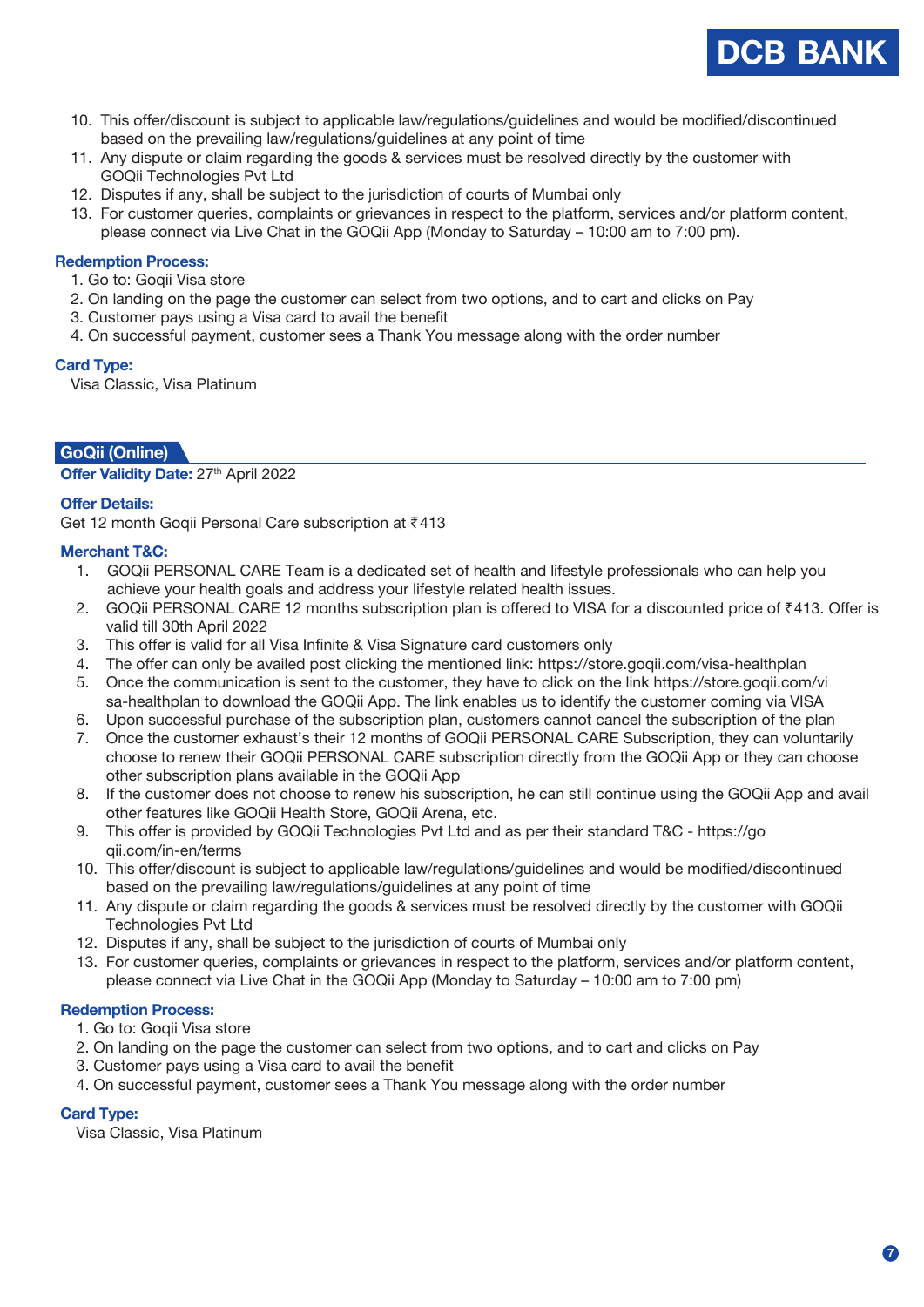## **Tangy Oak (Online)**

Offer Validity Date: 15<sup>th</sup> September 2022

#### **Offer Details:**

Flat 30% off on a minimum purchase of  $\bar{c}$ 1,999

#### **Merchant T&C:**

1. The offer is applicable at https://www.tangyoak.com on a minimum purchase of  $\overline{5}1,999$ 

#### **Redemption Process:**

- 1. Go to https://www.tangyoak.com
- 2. Add products to cart.
- 3. Use the code **TOVISA30** at checkout.
- 4. Pay with your VISA Card.

## **Card Type:**

Visa Classic, Visa Platinum

## **Skullcandy (Online)**

**Offer Validity Date: 15th September 2022** 

## **Offer Details:**

Additional 7 % off

#### **Merchant T&C:**

- 1. This is Skullcandy Coupon code would be accepted at https://skullcandy.in/
- 2. The Coupon code is issued by Skullcandy.
- 3. The person who has the Skullcandy Coupon code is deemed to be the beneficiary.
- 4. Skullcandy is not responsible if Coupon code used without permission.
- 5. Multiple Coupon code can't be used in one bill/transaction.
- 6. This is a ONE time use GC with an expiration date.
- 7. Skullcandy Coupon code CANNOT be revalidated once expired or cancelled under any situations.
	- 8. Skullcandy Coupon code cannot be redeemed on specific block out dates as may be intimated / updated by 9. Skullcandy on its website from time to time. Skullcandy may add or delete any date(s)/period(s) on its sole
	- discretion without any liability.
	- 10. Any dispute related to the Coupon code should be referred to the issuing company and the decision of the issuing company shall be final. In case of any legal disputes, the courts at New Delhi shall have the exclusive jurisdiction.
	- 11. If an Coupon code gets blocked on account of technical issue, it would get enabled in 72 hours. In case of transaction failures after Coupon code is applied, amount would be refunded to the same cards within 71 hours of request raised.
	- 12. For any queries / issues related to Coupon code you can write in to customercare@brandeyes.in or call 011-42700400.
	- 13. Skullcandy reserves the rights to edit/change the terms and conditions for the Coupon code at any time without any notice or liability.
	- 14. Skullcandy has the final authority on the interpretation of these rules.
	- 15. Skullcandy reserves the right to withdraw Coupon code scheme/offer before the completion of validity period without any notice or liability at its sole discretion.
	- 16. Skullcandy reserves the right to deny accepting any Coupon code if it suspects that there is duplicity of cards.
	- 17.In no event the liability of Skullcandy for any claims shall exceed the value of the Coupon code in dispute

#### **Redemption Process:**

- 1. Visit https://skullcandy.in/
- 2. Add products to cart.
- **3. Then continue to payment page and enter the coupon code** VIS9SKD22
- 4. Use your VISA card to make the payment

#### **Card Type:**

Visa Classic, Visa Platinum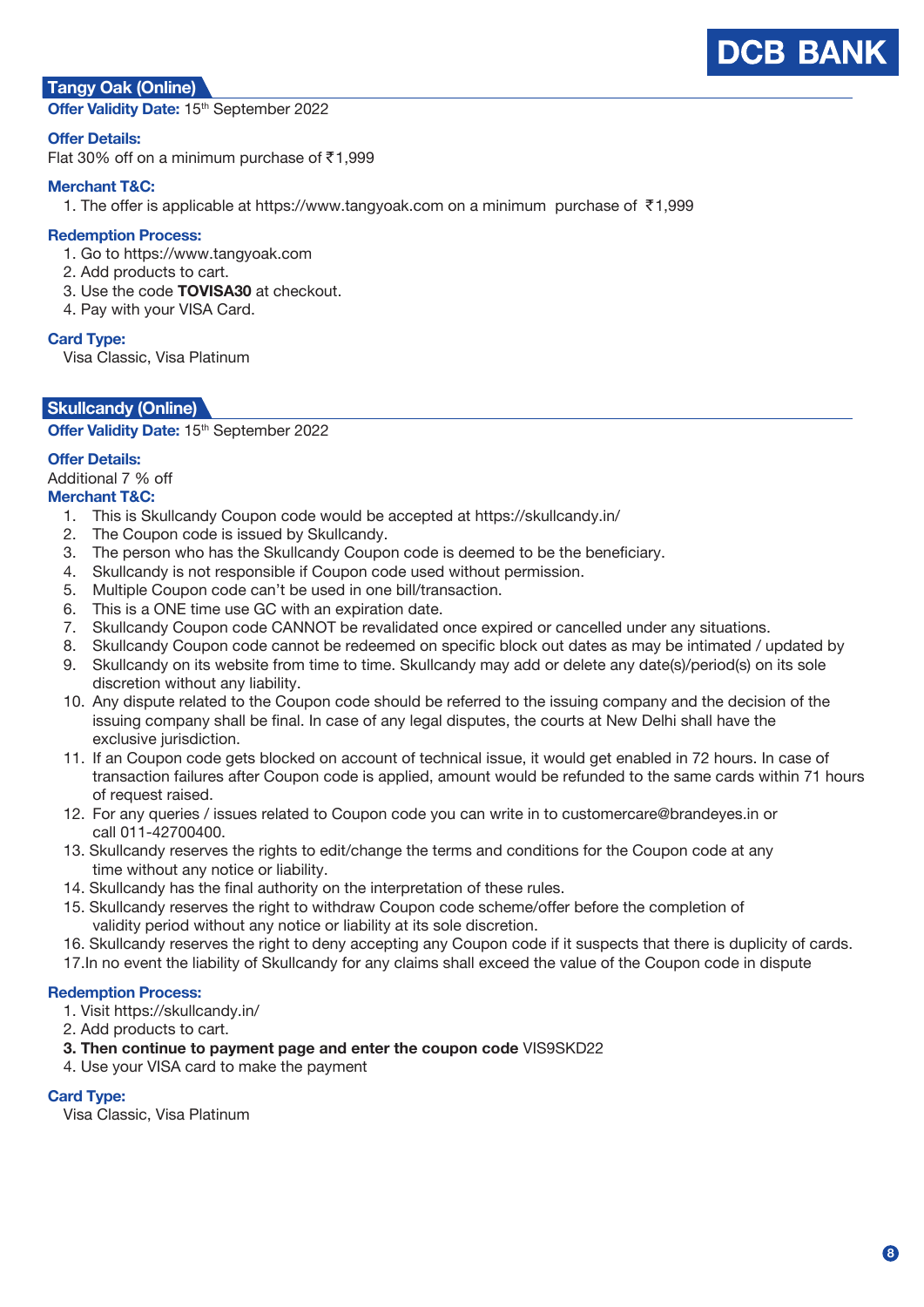## **Desertcart (Online)**

**Offer Validity Date: 15th September 2022** 

#### **Offer Details:**

Flat 30% Off upto  $\overline{500}$  on minimum purchase of  $\overline{51,000}$  on Desertcart

#### **Merchant T&C:**

- 1. Offer is valid only on debit & credit card payments only
- 2. Offer is valid only once for one per user
- 3. The discount value is capped at  $\overline{5}500$  per transaction
- 4. Minimum purchases of  $\bar{\tau}$ 1,000 is required to avail the discount
- 5. Offer cannot be combined with any existing offers, DC finder
- 6. Desertcart reserves the right to exclude the promotions anytime.
- 7. This offer is valid till 15/09/2022

#### **Redemption Process:**

- 1. Signup or login to https://www.desertcart.ae/
- 2. Add your desired products to the cart
- 3. Fill in all the details like Name, Address, Credit/Debit Card, etc.
- 4. Apply Promo Code **DCVISA30** at the time of checkout

#### **Card Type:**

Visa Classic, Visa Platinum

#### **Basics (Online)**

**Offer Validity Date: 15th September 2022** 

## **Offer Details:**

₹1000 Off

#### **Merchant T&C:**

- 1.This Discount Voucher is only Valid on Products in the Sale Section https://basicslife.com/collections/sales
- 2.Valid on a Minimum Spend of ₹2,000.
- 3.This Gift Voucher cannot be clubbed with any other discount offers
- 4.Valid for one time use to its full value . Any unutilized portion shall not be refunded

#### **Redemption Process:**

- 1.Go to https://basicslife.com/collections/sales
- 2.Add products to cart
- 3.Apply the code **VISA1000OFF** at the checkout
- 4.Use your Visa card to make the payment

#### **Card Type:**

Visa Classic, Visa Platinum

## **Ayesha (Online)**

**Offer Validity Date: 15th September 2022** 

#### **Offer Details:**

Additional 15% OFF sitewide

#### **Merchant T&C:**

1. Minimum Spend required ₹1,000

#### **Redemption Process:**

- 1. Visit https://www.ayeshaaccessories.com
- 2. Add products to cart
- 3. Use code **AYESHAXVISA** at checkout
- 4. Use your Visa card to make the payment

#### **Card Type:**

Visa Classic, Visa Platinum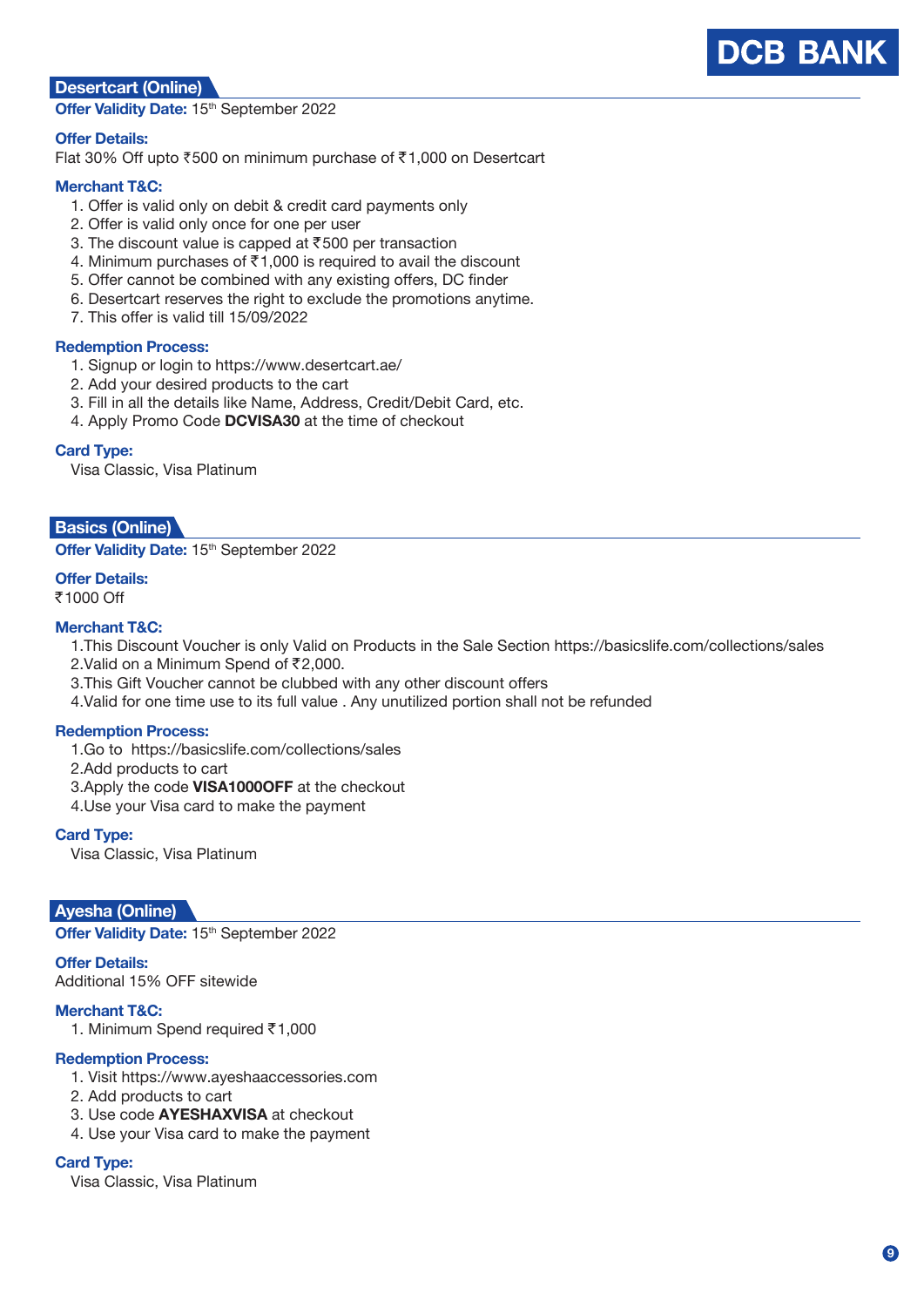## **Fynd (Online)**



Offer Validity Date: 15<sup>th</sup> September 2022

**Offer Details:**

Additional 45% Off On Your First Order

#### **Merchant T&C:**

- 1. The maximum discount will be  $\bar{\mathcal{F}}2.000$
- 2. Applicable on first order
- 3. Applicable on all fashion and clothing collection sitewide
- 4. Coupon can be used once per user.
- 5. Cannot be combined with other offers.
- 6. Shop here from top brands like Nike, Adidas, Superdry, Celio, Globus, Spykar, Puma, Pepe Jeans, GAS, Global Desi and many more

#### **Redemption Process:**

- 1. Visit https://madn.io/FyndVisa
- 2. Add products to cart.
- 3. Then continue to payment page and enter the coupon code **VISAFYND45**
- 4. Use your Visa card to make the payment

#### **Card Type:**

Visa Classic, Visa Platinum

#### **Desi Toys (Online)**

**Offer Validity Date: 15th September 2022** 

#### **Offer Details:**

Flat 15% Off Sitewide

#### **Merchant T&C:**

1. No two offers can be clubbed together

#### **Redemption Process:**

- 1. Go to https://www.desitoys.in
- 2. Add products to cart.
- 3. Use the code **VISA15** at checkout.
- 4. Pay with your Visa Card.

#### **Card Type:**

Visa Classic, Visa Platinum

#### **UnderJeans (Online)**

**Offer Validity Date: 15<sup>th</sup> September 2022** 

#### **Offer Details:**

15% Off on minimum shopping of ₹1,000

#### **Merchant T&C:**

- 1. Minimum shopping needed  $\overline{5}1,000$ .
- 2. Usable any amount of time.

#### **Redemption Process:**

- 1. Go to: https://underjeans.in
- 2. Select the items you would like to buy
- 3. Apply the code at the checkout: **VISAUJ15**
- 4. Use your Visa card to make the payment

#### **Card Type:**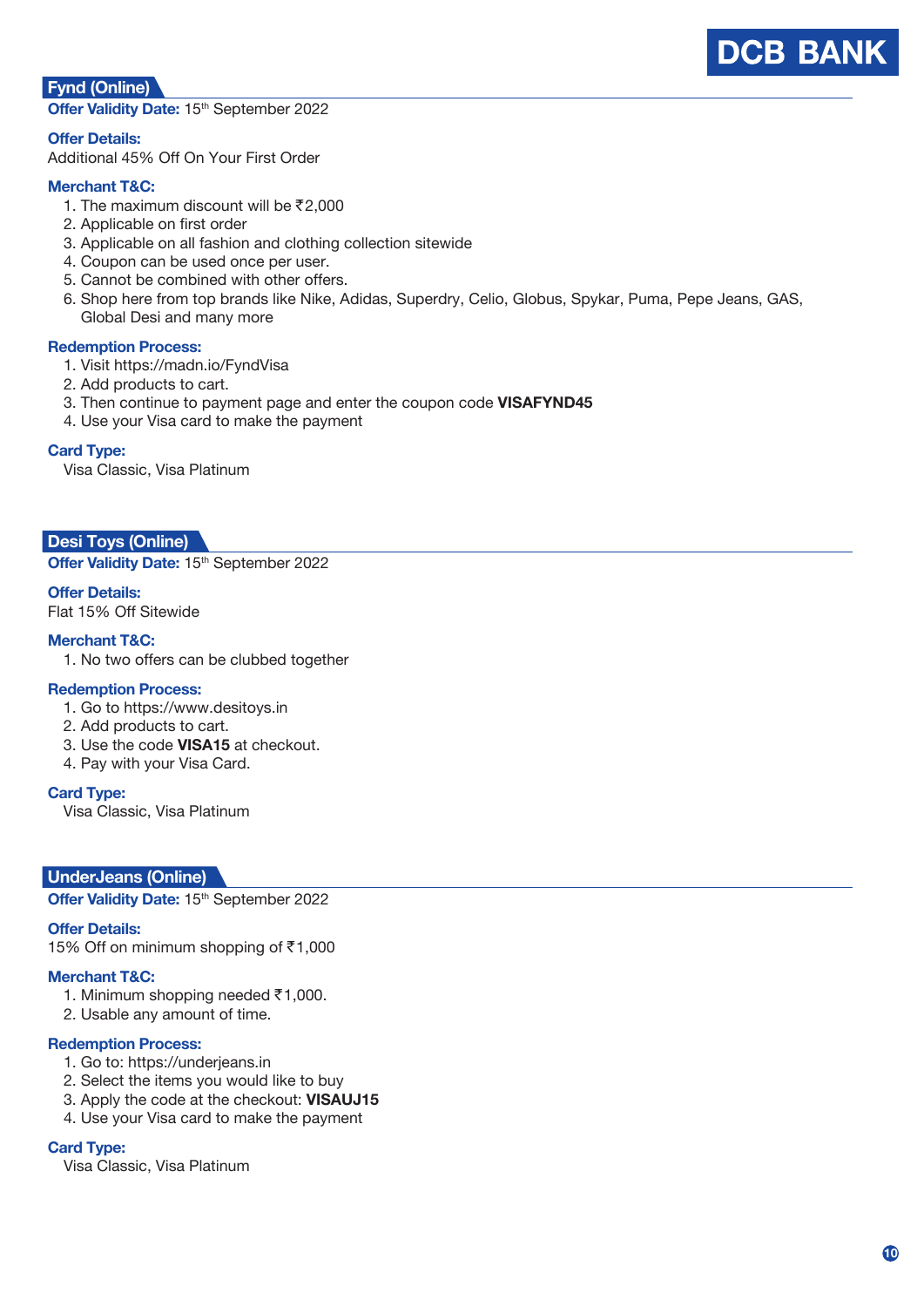## **DCB BANK**

## **IGP (Online)**

Offer Validity Date: 15<sup>th</sup> September 2022

## **Offer Details:**

## 20% off

#### **Merchant T&C:**

- 1. Offer 20% off on a min purchase of  $\bar{\tau}$ 1,200 and above.
- 2. The Deal is not applicable on Gold, Diamond, Electronic Items and Gift Vouchers.
- 3. The Exclusive offers/discounts under these Programs cannot be clubbed with any other offer.

#### **Merchant T&C:**

- 1. Offer 20% off on a min purchase of  $\bar{\tau}$ 1,200 and above.
- 2. The Deal is not applicable on Gold, Diamond, Electronic Items and Gift Vouchers.
- 3. The Exclusive offers/discounts under these Programs cannot be clubbed with any other offer.

#### **Redemption Process:**

- 1.Visit https://www.igp.com
- 2.Add products to cart
- 3.Use Coupon Code **IGPVISA20** at checkout.
- 4.Make payment with VISA card.

#### **Card Type:**

Visa Classic, Visa Platinum

#### **Kidzania (Online)**

Offer Validity Date: 15<sup>th</sup> September 2022

#### **Offer Details:**

Flat 10% Off on online advance bookings at Kidzania

#### **Merchant T&C:**

- 1. Offer is applicable in Full Day Pass, Any 5 Hours & Any 3 Hours
- 2. Offer is applicable on maximum of 4 tickets per transaction
- 3. Offer is applicable on Full Day Pass, Any 5 Hours & Any 3 Hours

#### **Redemption Process:**

- 1. Go to: bit.ly/KZVISA10
- 2. Click on 'Book Now'
- 3. Select city, date, pass etc
- 4. Use code **KZVISA10** at the checkout
- 5. Pay using Visa card

**Card Type:**

Visa Classic, Visa Platinum

#### **Pengu (Online)**

**Offer Validity Date: 15th September 2022** 

**Offer Details:** Flat 10% Off Sitewide

## **Merchant T&C:**

1. Offer valid once per user

#### **Redemption Process:**

- 1. Go to https://thepengu.com
- 2. Add Products to cart
- 3. Use the code **VISA10** at checkout.
- 4. Pay with your Visa Card.

#### **Card Type:**